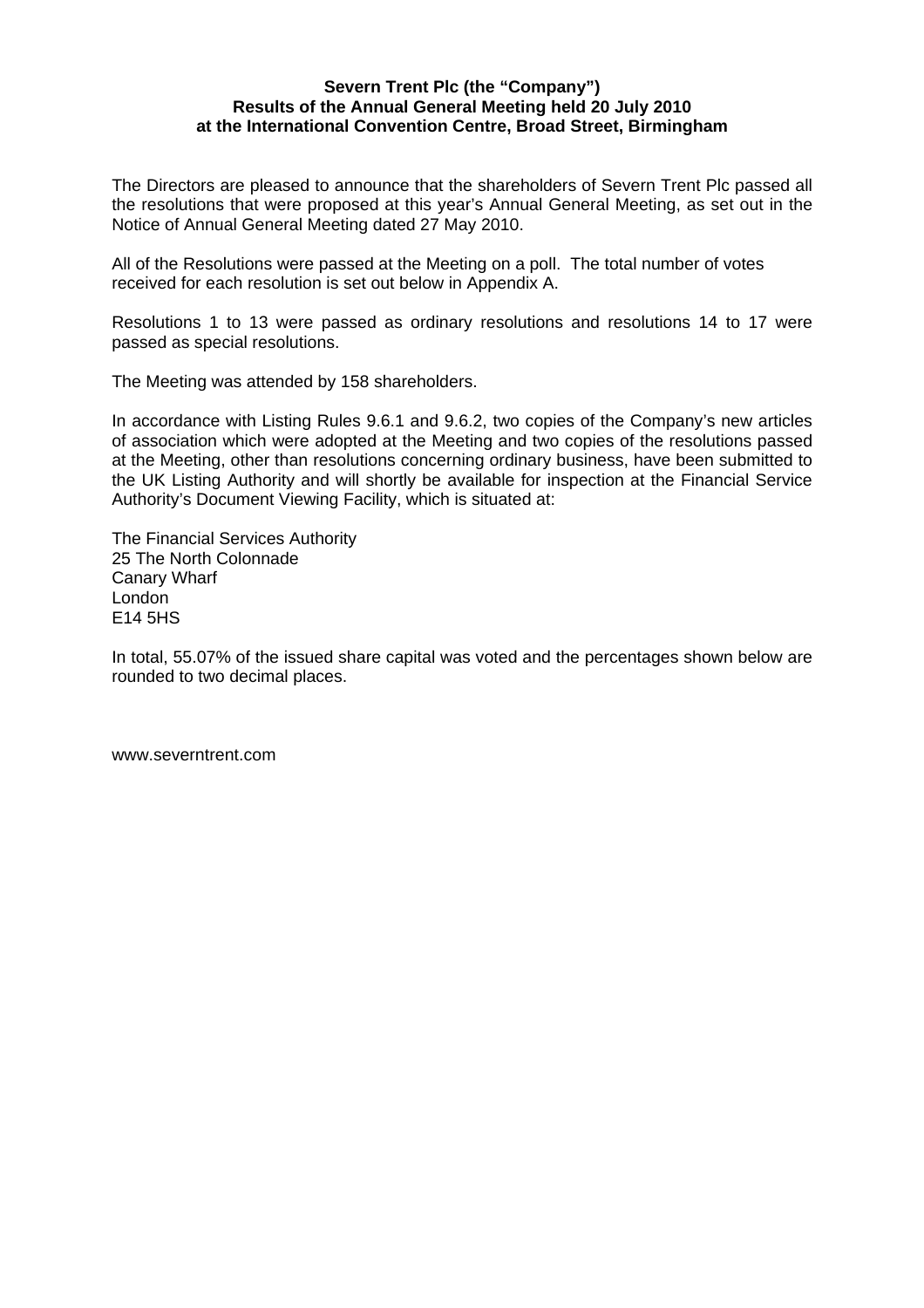# **Appendix A**

| Resolution 1: to receive the accounts and the reports of the directors and the auditors for |
|---------------------------------------------------------------------------------------------|
| the year ended 31 March 2010                                                                |

| For                                                  | <b>Against</b>                                           | Percentage of share<br>capital voted                                                         | Withheld  |  |  |  |
|------------------------------------------------------|----------------------------------------------------------|----------------------------------------------------------------------------------------------|-----------|--|--|--|
| 129,868,856<br>99.79%                                | 273,573<br>0.21%                                         | 54.91%                                                                                       | 378,230   |  |  |  |
|                                                      | 45.61 pence for each ordinary share of 97 17/19 pence    | Resolution 2: to declare a final dividend in respect of the year ended 31 March 2010 of      |           |  |  |  |
| For                                                  | <b>Against</b>                                           | Percentage of share<br>capital voted                                                         | Withheld  |  |  |  |
| 130,336,172                                          | 13,437                                                   | 54.99%                                                                                       | 171,447   |  |  |  |
| 99.99%                                               | 0.01%                                                    |                                                                                              |           |  |  |  |
|                                                      |                                                          | Resolution 3: to approve the Directors' remuneration report for the year ended 31 March 2010 |           |  |  |  |
| For                                                  | <b>Against</b>                                           | Percentage of share<br>capital voted                                                         | Withheld  |  |  |  |
| 126,992,149<br>98.05%                                | 2,531,200<br>1.95%                                       | 54.65%                                                                                       | 997,707   |  |  |  |
|                                                      |                                                          |                                                                                              |           |  |  |  |
|                                                      | Resolution 4: to reappoint Andrew Duff as a director     |                                                                                              |           |  |  |  |
| For                                                  | <b>Against</b>                                           | Percentage of share<br>capital voted                                                         | Withheld  |  |  |  |
| 129,497,421                                          | 751,658                                                  | 54.95%                                                                                       | 270,989   |  |  |  |
| 99.42%                                               | 0.58%                                                    |                                                                                              |           |  |  |  |
|                                                      | Resolution 5: to reappoint Martin Kane as a director     |                                                                                              |           |  |  |  |
| For                                                  | <b>Against</b>                                           | Percentage of share<br>capital voted                                                         | Withheld  |  |  |  |
| 126,947,142                                          | 1,928,870                                                | 54.37%                                                                                       | 1,644,964 |  |  |  |
| 98.50%                                               | 1.50%                                                    |                                                                                              |           |  |  |  |
| Resolution 6: to reappoint Martin Lamb as a director |                                                          |                                                                                              |           |  |  |  |
| For                                                  | <b>Against</b>                                           | Percentage of share<br>capital voted                                                         | Withheld  |  |  |  |
| 129,354,433                                          | 815,136                                                  | 54.92%                                                                                       | 351,407   |  |  |  |
| 99.37%                                               | 0.63%                                                    |                                                                                              |           |  |  |  |
|                                                      | Resolution 7: to reappoint Baroness Noakes as a director |                                                                                              |           |  |  |  |
| For                                                  | <b>Against</b>                                           | <b>Percentage of share</b><br>capital voted                                                  | Withheld  |  |  |  |
| 129, 161, 317                                        | 1,095,437                                                | 54.96%                                                                                       | 264,302   |  |  |  |
| 99.16%                                               | 0.84%                                                    |                                                                                              |           |  |  |  |

# **Resolution 8: to reappoint Andy Smith as a director**

| For                   | <b>Against</b>        | Percentage of share<br>capital voted | Withheld  |
|-----------------------|-----------------------|--------------------------------------|-----------|
| 126.837.196<br>98.42% | 2.035.740<br>$1.58\%$ | 54.37%                               | 1.648.120 |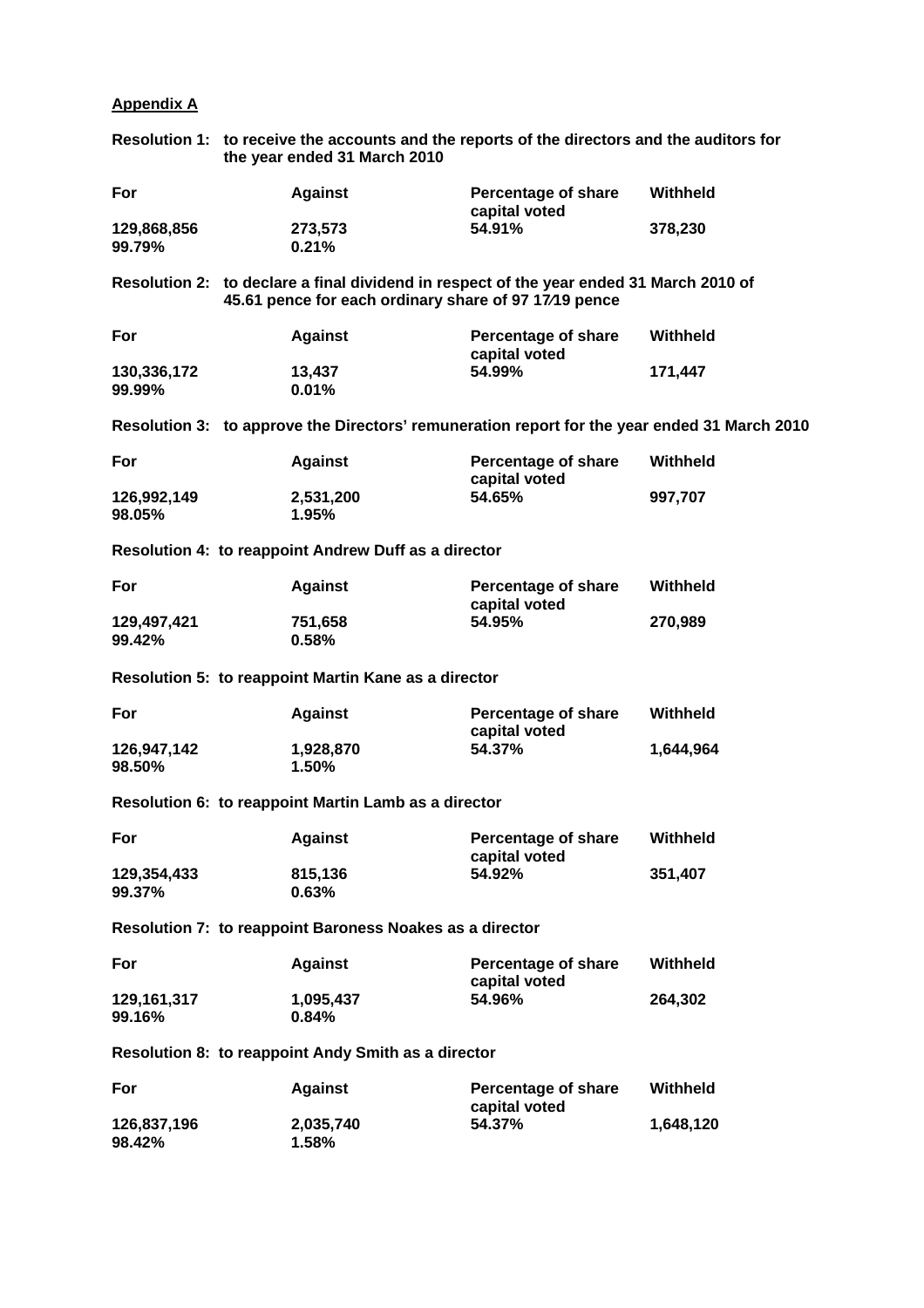**Resolution 9: to reappoint Deloitte LLP as auditors of the Company** 

| For                                      | <b>Against</b>                                                        | <b>Percentage of share</b><br>capital voted                                       | Withheld        |
|------------------------------------------|-----------------------------------------------------------------------|-----------------------------------------------------------------------------------|-----------------|
| 129,849,959<br>99.66%                    | 447,694<br>0.34%                                                      | 54.97%                                                                            | 222,683         |
|                                          |                                                                       | Resolution 10: to authorise the directors to determine the auditors' remuneration |                 |
| For                                      | <b>Against</b>                                                        | <b>Percentage of share</b><br>capital voted                                       | Withheld        |
| 130,016,382<br>99.79%                    | 277,931<br>0.21%                                                      | 54.97%                                                                            | 225,808         |
|                                          | Resolution 11: to authorise political donations                       |                                                                                   |                 |
| For                                      | <b>Against</b>                                                        | <b>Percentage of share</b><br>capital voted                                       | Withheld        |
| 127,201,475<br>98.06%                    | 2,521,375<br>1.94%                                                    | 54.73%                                                                            | 798,200         |
|                                          | Resolution 12: to ratify infringements of duty to restrict borrowings |                                                                                   |                 |
| For                                      | <b>Against</b>                                                        | <b>Percentage of share</b><br>capital voted                                       | <b>Withheld</b> |
| 127,700,490<br>98.36%                    | 2,123,081<br>1.64%                                                    | 54.77%                                                                            | 697,447         |
| Resolution 13: authority to allot shares |                                                                       |                                                                                   |                 |
| For                                      | <b>Against</b>                                                        | <b>Percentage of share</b><br>capital voted                                       | Withheld        |
| 124,750,244<br>97.10%                    | 3,730,215<br>2.90%                                                    | 54.21%                                                                            | 2,040,597       |
|                                          | Resolution 14: disapplication of statutory pre-emption rights         |                                                                                   |                 |
| For                                      | <b>Against</b>                                                        | <b>Percentage of share</b><br>capital voted                                       | Withheld        |
| 129,382,122<br>99.51%                    | 643,283<br>$0.49\%$                                                   | 54.86%                                                                            | 494,554         |
|                                          | Resolution 15: authority for the Company to purchase its own shares   |                                                                                   |                 |
| For                                      | <b>Against</b>                                                        | <b>Percentage of share</b><br>capital voted                                       | <b>Withheld</b> |
| 129,607,986<br>99.49%                    | 664,769<br>0.51%                                                      | 54.96%                                                                            | 247,104         |
|                                          | Resolution 16: reduce notice period for general meetings              |                                                                                   |                 |
| For                                      | <b>Against</b>                                                        | Percentage of share                                                               | <b>Withheld</b> |
| 124,193,056<br>95.41%                    | 5,978,934<br>4.59%                                                    | capital voted<br>54.92%                                                           | 349,250         |
|                                          | <b>Resolution 17: adopt new Articles of Association</b>               |                                                                                   |                 |
| For                                      | <b>Against</b>                                                        | <b>Percentage of share</b>                                                        | <b>Withheld</b> |
| 127,983,084<br>99.20%                    | 1,029,377<br>0.80%                                                    | capital voted<br>54.43%                                                           | 1,507,863       |